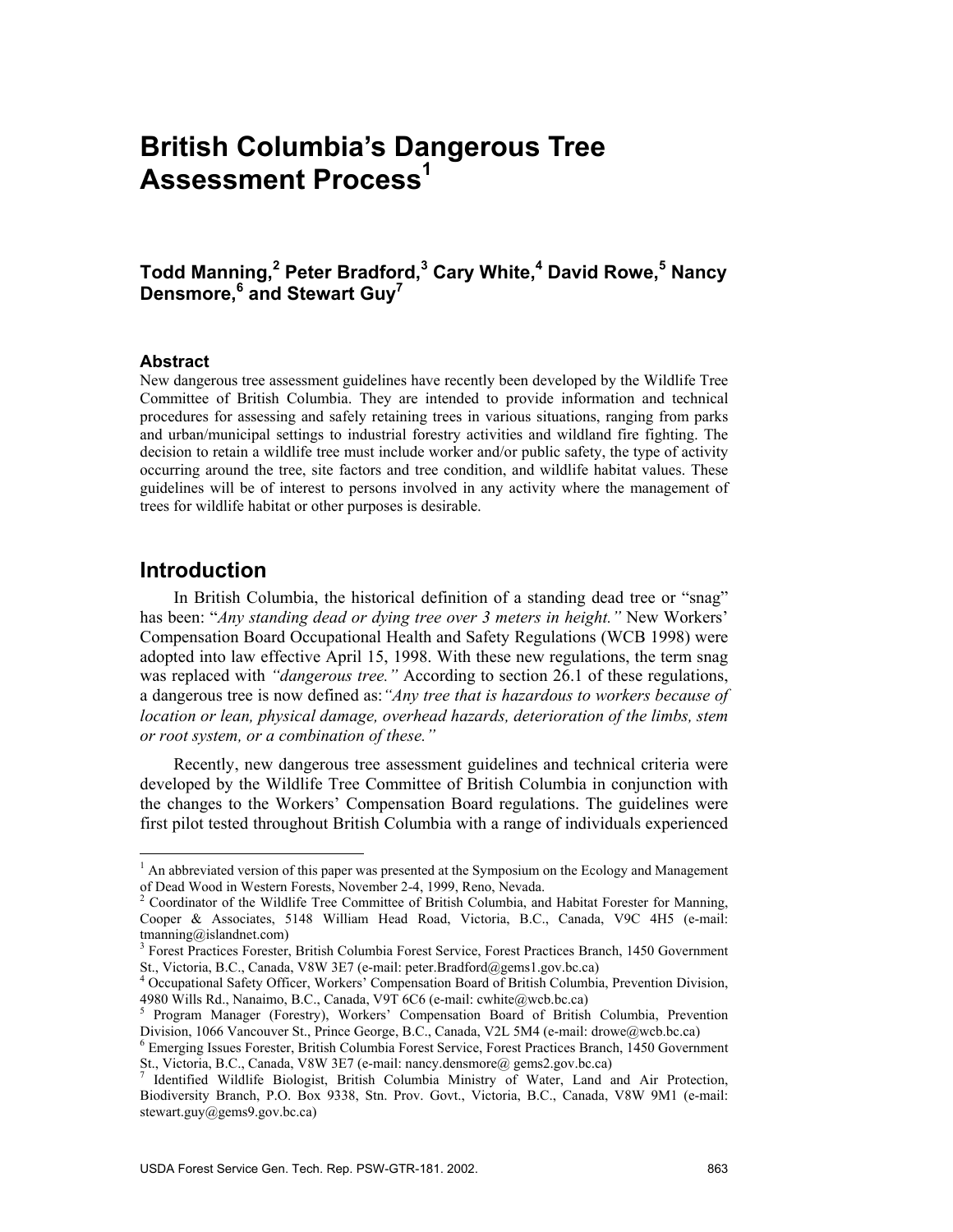in occupational health and safety, logging, forest pathology, and forest and wildlife ecology. This information was subsequently incorporated into the provincially sponsored "Wildlife/Danger Tree Assessor's Course" (see WTC 2001), which provides technical information and practical field skills to persons who wish to assess trees for hazards and wildlife habitat value.

## **Determining Tree Danger**

The determination of a tree's failure potential (i.e., the likelihood that all or a portion of a tree will break), and ultimately whether or not it is dangerous, involves a four step process:

- Step 1―Determine the level of ground or tree disturbance around the tree
- Step 2―Conduct a site assessment overview
- Step 3―Conduct a visual tree inspection
- Step 4―Make the appropriate safety decision.

#### *Step 1―Level of Disturbance*

Various activities are associated with differing levels of ground or tree disturbance. Activities rated as low disturbance, such as surveys, tree pruning, or use of back country hiking trails, involve negligible ground or tree disturbance, and as a result expose people to very little danger. However, as the level of disturbance or exposure increases, such as with timber harvesting, heavy machinery use, or in highuse park facilities, the potential danger and risk of injury also increases. Consequently, potentially dangerous trees considered for retention in these situations must be carefully assessed for any hazards in order to determine tree failure potential and reach an appropriate safety decision.

#### *Step 2―Site Assessment Overview*

The determination of a tree's failure potential begins with a site assessment overview, which involves assessing forest health factors (e.g., root rots, insect damage), stand condition (e.g., age, tree species, presence of heart rots), soil profile and condition, and other site variables (e.g., windthrow hazard, slope, fire damage). The site overview provides a context for subsequent assessment of individual trees (i.e., it identifies overall site problems, such as damaged stands or root rot, which can influence tree failure).

#### *Step 3―Visual Tree Inspection*

The third step in the dangerous tree assessment process is a visual tree inspection, which results in a failure potential rating (low, medium, or high) for a given tree defect. Failure potential is rated according to tree species groupings, and considers the following factors: hazardous tops, large dead limbs, witches' broom, split trunk, stem damage (scarring, butt rot), thick sloughing bark, fungal fruiting bodies (conks, mushrooms), butt and stem cankers, tree lean, and root condition.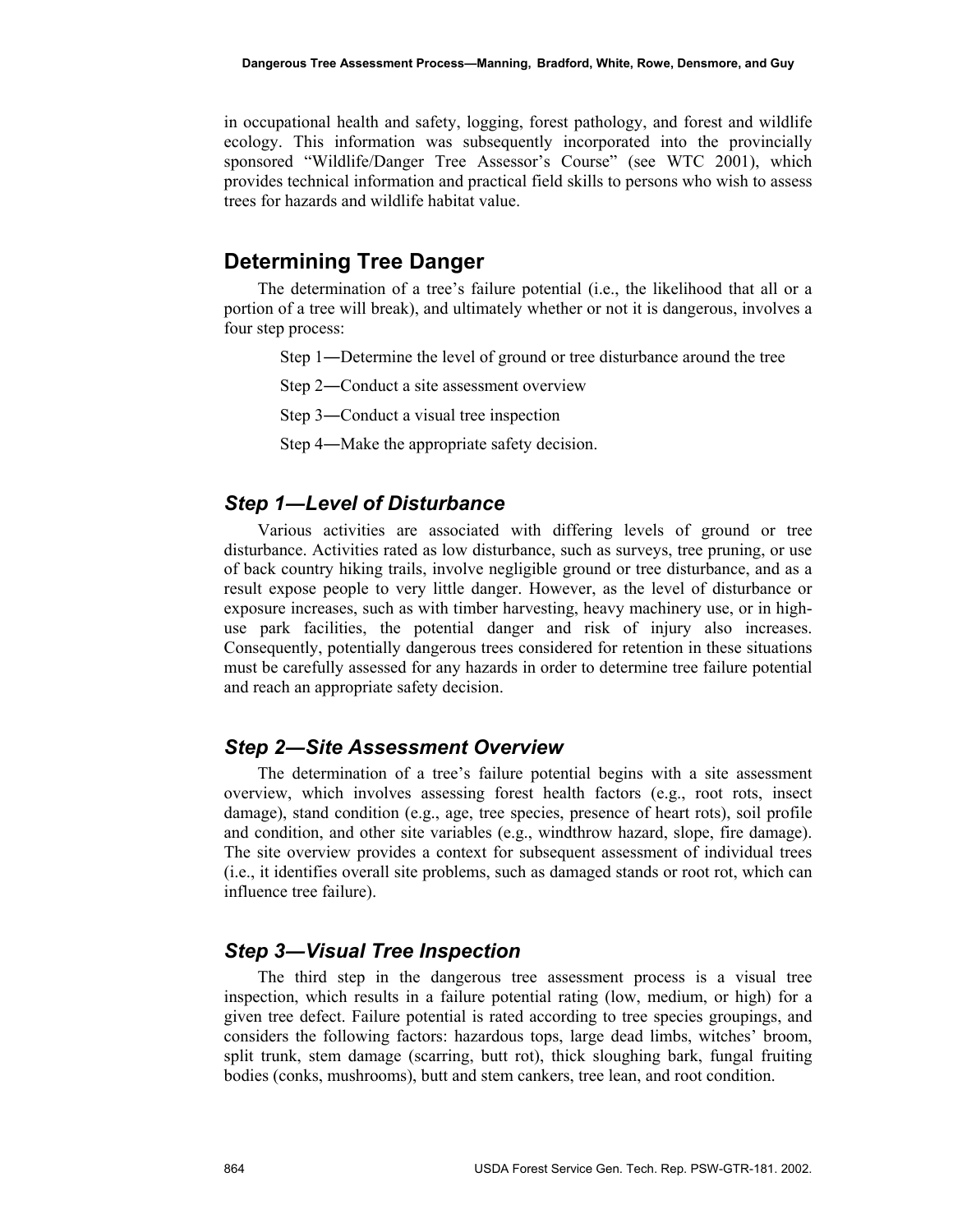Four native tree species groupings have been identified: Douglas-fir-larch-pinesspruces; western redcedar and yellow cedar; hemlocks and true firs; and deciduous trees ("soft" hardwoods such as aspen, cottonwood, paper birch, maple, alder).

Failure potential ratings for a particular defect, such as stem damage, can be different based on the tree species grouping (e.g., cedars have a larger permissible stem scarring threshold than the other tree species groupings).

With adequate experience and training, the visual tree inspection can be an efficient process that usually requires only a few minutes per tree. If the visual inspection is inconclusive as to the condition of the tree (e.g., root rot is suspected based on the site assessment), a detailed tree assessment can be conducted in order to gather more information on the condition of the bole (stemwood shell thickness) and roots. This involves exploratory tests in the lower bole (e.g., increment boring, drilling, or sounding) and excavating and probing around the root collar.

#### *Step 4―Making a Safety Decision*

Once a failure potential rating has been determined from the visual tree inspection, a tree can be rated as either safe (S) or dangerous (D), depending on the level of disturbance or type of activity around the tree. This procedure is illustrated in *table 1.* A classification for coniferous trees is shown in *figure 1.*

| Level of<br>disturbance | Detection failure potential                                                                                                                          |                                                                         |       |  |  |
|-------------------------|------------------------------------------------------------------------------------------------------------------------------------------------------|-------------------------------------------------------------------------|-------|--|--|
|                         | Low                                                                                                                                                  | <b>Medium</b>                                                           | High  |  |  |
| $1$ (Low)               | $S^1$                                                                                                                                                | $S^1$                                                                   | $S^1$ |  |  |
| 2 (Medium)              | S                                                                                                                                                    | S                                                                       | Ð     |  |  |
| $3$ (High)              | S                                                                                                                                                    | S (for veteran and<br>dominant conifers) $2$<br>D (for all other trees) | D     |  |  |
| 4 (Very High)           | S (for class 1 trees)<br>S (for class 2 cedars with<br>low failure potential)<br>S (class 2 and 3 trees with<br>no defects) $3$<br>(all other trees) | Ð                                                                       | Ð     |  |  |

**Table 1—***Overall Tree Danger Rating.* 

<sup>1</sup> For Low level (1) disturbance activities, any trees that have one or more of the following significant tree hazards will become D (dangerous):

- Insecurely lodged trees, or hung-up limbs or tops
- Highly decadent or unstable trees (e.g., >50 percent cross-section area stem damage, or >50 percent lateral roots damaged/unsound)
- Trees with recent high lean (>15 percent toward work area or target) and damaged root system/anchoring soil layer. 2 Employ safe falling and yarding practices around trees assessed as SAFE with Medium failure

potential; do not hit or disturb the trees, and fall and yard or skid away.

Trees with no defects will not have any defect indicators other than small dead limbs or minor stem scrapes that are not associated with decay or loss of structural strength. Class 2 trees with no defects will usually be wind- or snow-snapped green trees. Class 3 trees with no defects will usually be insect kill, climate kill, or a recent light intensity fire where no structural tree damage occurred.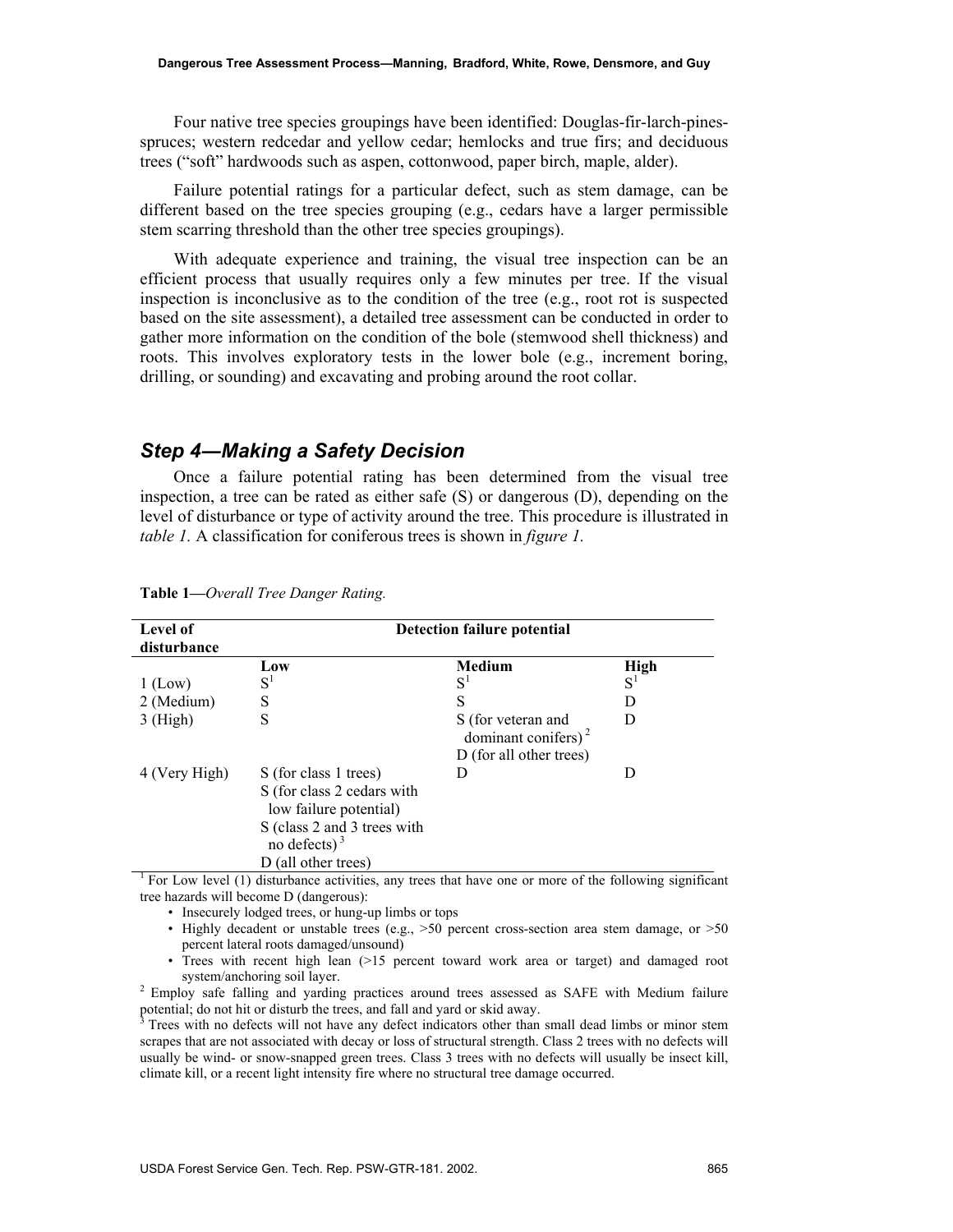|                      |                                                    | LIVE                                                                                                                                                           |                                                           | <b>DEAD</b>                                                                                              |                                                                |                                                                                                                                                                                            |                                                                                                                                                        |                                                  |                                    |
|----------------------|----------------------------------------------------|----------------------------------------------------------------------------------------------------------------------------------------------------------------|-----------------------------------------------------------|----------------------------------------------------------------------------------------------------------|----------------------------------------------------------------|--------------------------------------------------------------------------------------------------------------------------------------------------------------------------------------------|--------------------------------------------------------------------------------------------------------------------------------------------------------|--------------------------------------------------|------------------------------------|
|                      |                                                    |                                                                                                                                                                | Hard                                                      |                                                                                                          |                                                                | Spongy                                                                                                                                                                                     | Soft                                                                                                                                                   |                                                  |                                    |
| <b>Tree</b><br>class |                                                    | $\overline{c}$                                                                                                                                                 | 3                                                         | 4                                                                                                        | 5                                                              | 6                                                                                                                                                                                          | 7                                                                                                                                                      | 8                                                | 9                                  |
|                      |                                                    |                                                                                                                                                                |                                                           |                                                                                                          |                                                                | approx. 2/3<br>original height                                                                                                                                                             | approx. 1/2<br>original height<br>o ta                                                                                                                 | approx. 1/3<br>original height<br>$\frac{d}{dt}$ |                                    |
| Descrip-<br>tion     | Live/healthy; no<br>decay or structural<br>damage. | Live/unhealthy;<br>internal decay or<br>growth deformities<br>or other structural<br>damage (including<br>stem damage,<br>dead or broken<br>tops); dying tree. | Dead; recently<br>dead, needles or<br>fine twigs present. | Dead; no<br>needles/twigs;<br>50% of branches<br>lost; only larger<br>limbs remain;<br>often loose bark. | Dead; most<br>branches/bark<br>absent; some<br>internal decay. | Dead; very little<br>branches or bark;<br>sapwood/heart-<br>wood may be<br>sloughing from<br>upper bole; decay<br>more advanced:<br>lateral roots of<br>larger trees usually<br>softening. | <b>Dead</b> ; extensive internal decay; outer<br>shell may be hard; lateral roots usually<br>completely decomposed; hollow or<br>nearly hollow shells. |                                                  | Debris; downed<br>trees or stumps. |

**Figure 1**—British Columbia's Tree Classification System (adapted from Maser and others 1979).

If a tree is determined to be dangerous for a particular type of work activity, then appropriate safety procedures must be implemented. These include removing the tree or any hazardous parts (e.g., top, limbs) or establishing an appropriately sized safe buffer area (called a *no-work* or *hazard zone*) around the tree to eliminate exposure to the hazard. However, if a tree is assessed as safe for a given type of activity, work can proceed up to the tree regardless of whether it is dead or live.

Inherent to the implementation of any safety decision is an understanding of the concept of *"risk." RISK = HAZARD x EXPOSURE*. For example, if there is exposure of workers to a dangerous tree or a *"target"* exists (e.g., buildings or equipment within striking distance of a dangerous tree), then an inherent risk of injury or property damage also exists. On the other hand, if there is no hazard (i.e., the tree is not dangerous) or there is no target exposure, then there is no or very minimal risk.

### **Applications**

Wildlife tree patches and other stand-level reserves (e.g., riparian management areas) are generally the safest and most operationally efficient means of retaining wildlife trees and other biodiversity attributes at the stand level in forestry operations.

However, the new dangerous tree assessment process now facilitates retention of SAFE standing dead and SAFE live defective trees in forest harvesting operations outside of patches and reserves. This is particularly relevant to partial-cutting silvicultural systems, where the retention of individual standing dead and live defective trees is desirable in order to provide additional stand structure, wildlife habitat, and biodiversity values over time.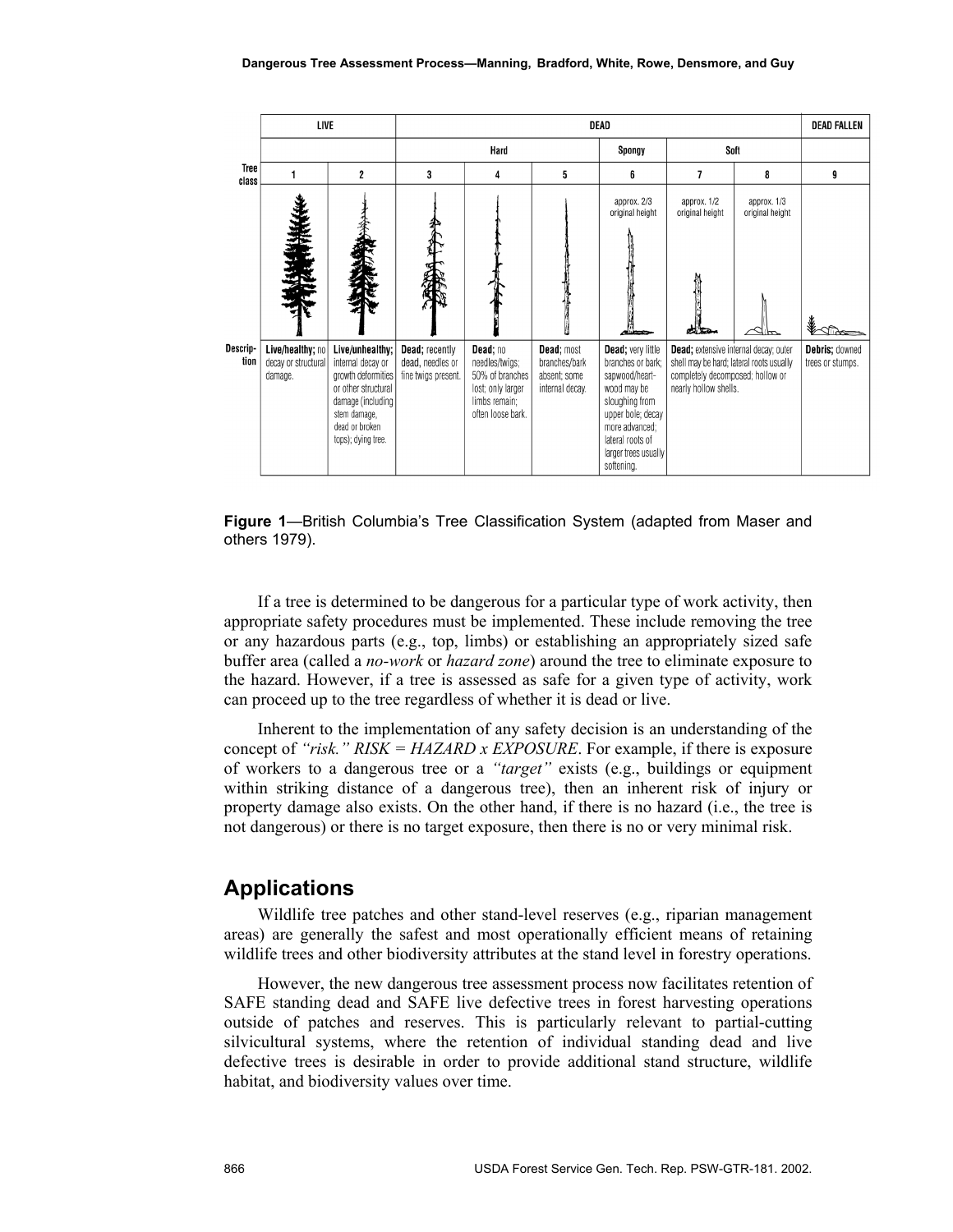The dangerous tree assessment process can be applied to a variety of situations, including:

- Forest harvesting
- Silviculture operations such as tree planting and stand tending
- All silvicultural systems, but especially useful for partial-cutting systems such as variable retention, group selection, shelterwood, and single tree selection
- Wildland fire fighting
- Road sides
- Utility corridors
- Parks and recreation sites (e.g., trails, campgrounds and other developed facilities)
- Recreational wooded areas such as golf courses and ski hills.

With these "dangerous tree assessment tools" now available to forest managers, there can be more flexibility in the type, condition, density and location of retained trees in harvest blocks and other applications where the retention of trees is a management objective.

### **Dangerous Tree Assessment Research and Training**

The description and quantification of tree conditions and defects, and the correlation to the likelihood of tree failure, has received relatively little research. There have been a few pioneering studies in this area, however, such as Wagener's assessment of tree hazards in California recreation sites (Wagener 1963). The findings of Wagener's research continue to be broadly applied in North American hazard tree and arboriculture management. Some researchers in the southeastern United States (Smiley and Fraedrich 1992) and in southern California (Matheny and Clark 1991) are relatively active in this field, as are Mattheck and Breloer (1997) in Germany.

In Canada, there is a general lack of research in the field of hazard tree pathology and applied management. However, in British Columbia, a research project has recently been completed (Manning 2001). This project collected quantitative data on visible external tree defects and corresponding internal tree conditions. Correlations were tested between the occurrence of external tree defects and the incidence of internal decay and the resultant loss of stem shell thickness. Highly significant differences  $(p<0.001)$  were found between the actual/expected stem shell thickness ratios for the three tree defect failure potential ratings (low, medium, high). This suggests a strong positive relationship between the actual shell thickness measured at the corresponding defect positions and the assigned failure potential rating for that defect. For example, where a high failure potential rating was recorded for a defect, such as a stem scar, the corresponding shell thickness at that position was less than the theoretical required shell thickness at the same position. Based on these correlations and related interpretations, the tree failure potential